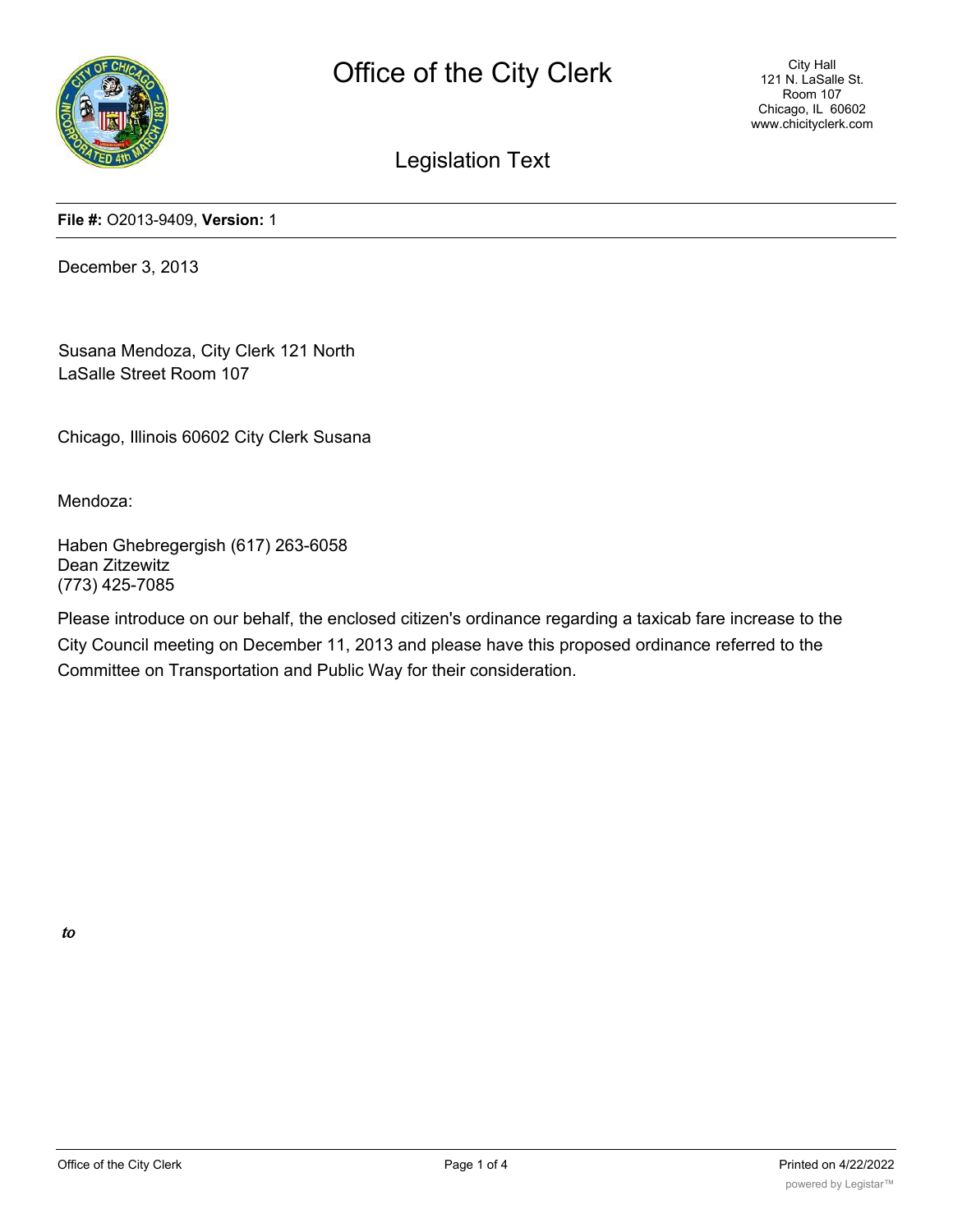## ''<"

**Be it ordained by the City Council of the City of Chicago the following ordinance is to be amended:**

## **9-112-600 Taxicab rates of fare - Revision**

Portions omitted do not affect remainder of ordinance. Strikeouts reflect current ordinance. Underscored text is proposed ordinance.

(a) Commencing with the effective date of this Chapter, the rates of Fare for taxicabs shall be as set forth in this section:

For the first 4/91/8 mile or fraction thereof: \$3.25

Forty-five cents of this initial mileage rate for the first ten taxicab

fares which a driver transports per day is hereby designated for payment of

workers' compensation insurance.

For each additional 4/9 1/8 mile or fraction thereof: \$ .020 \$0.30

For each 36 43 seconds of time elapsed:  $$ $0.25$ 

For tho first additional passenger ovortho agol2 \$1.00 years and under tho ago of 65

years:

For each additional passenger, after the first \$0.50 \$1.00

additional passenger, over tho ago of 12 and under the age of 65 yoars: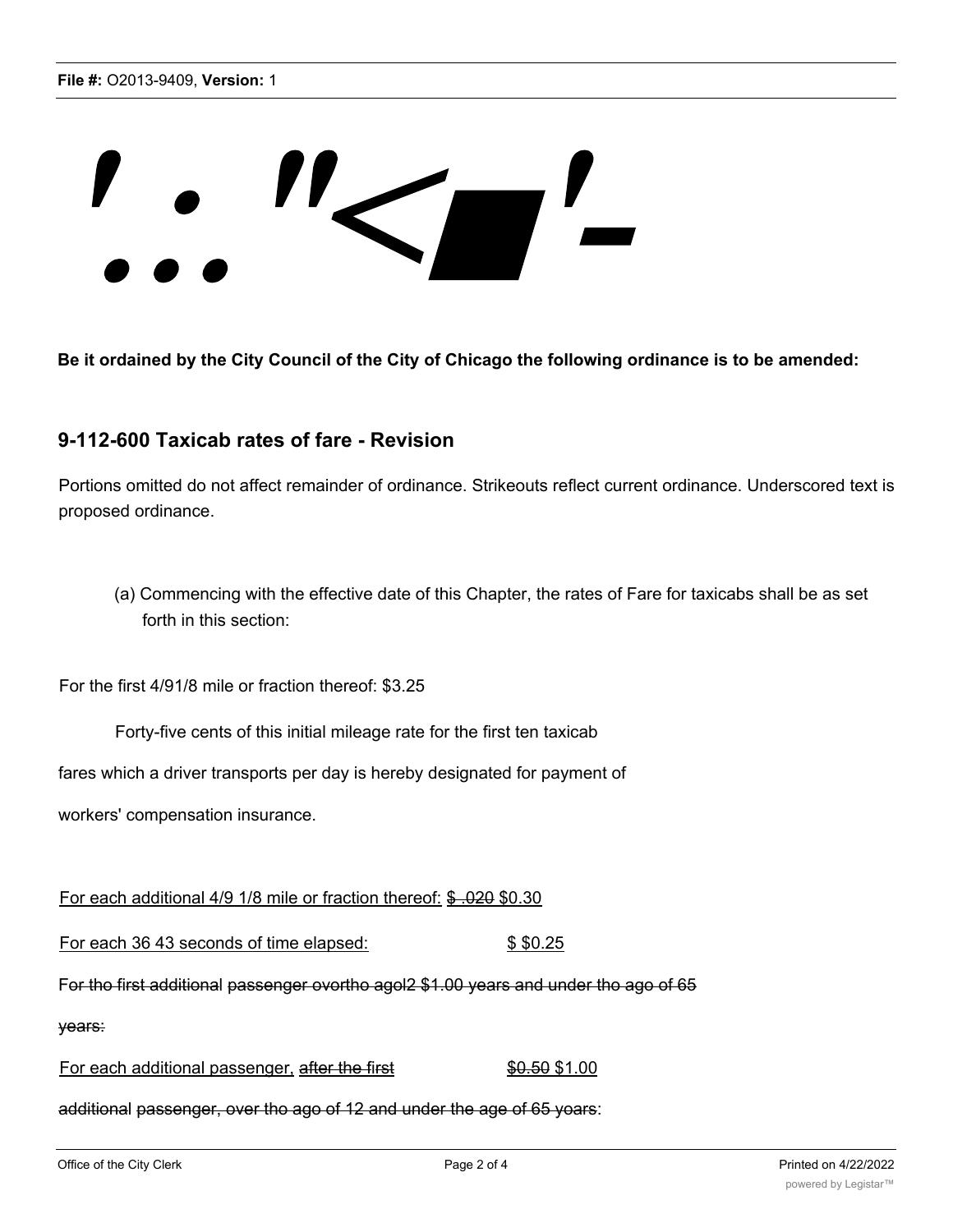Vomit clean-up fee: \$50.00

| $\mathbf{1}$   | fares?                                           |
|----------------|--------------------------------------------------|
| $\overline{2}$ | COMMISSIONER KRIMBEL: Well,                      |
| 3              | currently, we have a commission put together.    |
| 4              | As I said earlier, it is with our Department,    |
| 5              | Department of Transportation, the Mayor's Office |
| 6              | of People with Disabilities, as well as the      |
| 7              | Mayor's office. / And we have been benchmarking  |
| 8              | 12 different cities.                             |
| 9              | I can tell you right now that                    |
| 10             | we - not counting tips. If you just count the    |
| 11             | meter rate, our meter rate is second from the    |
| 12             | bottom. It is the lowest. The only one lower     |
| 13             | is Washington, D.C. If you add in the surcharge  |
| 14             | for gasoline, which is the 50 cents and the      |
| 15             | dollar, it brings it up to fourth from the       |
| 16             | bottom out of the twelve cities that we looked   |
| <b>T7</b>      | at.                                              |
| 18             | Also, in that same data set,                     |
| 19             | the cost of gasoline, we are No. 1 across the    |
| 20             | country. So as you can see, the economics of     |
| 21             | this industry needs to be looked at and we need  |
| 22             | to do it right.                                  |